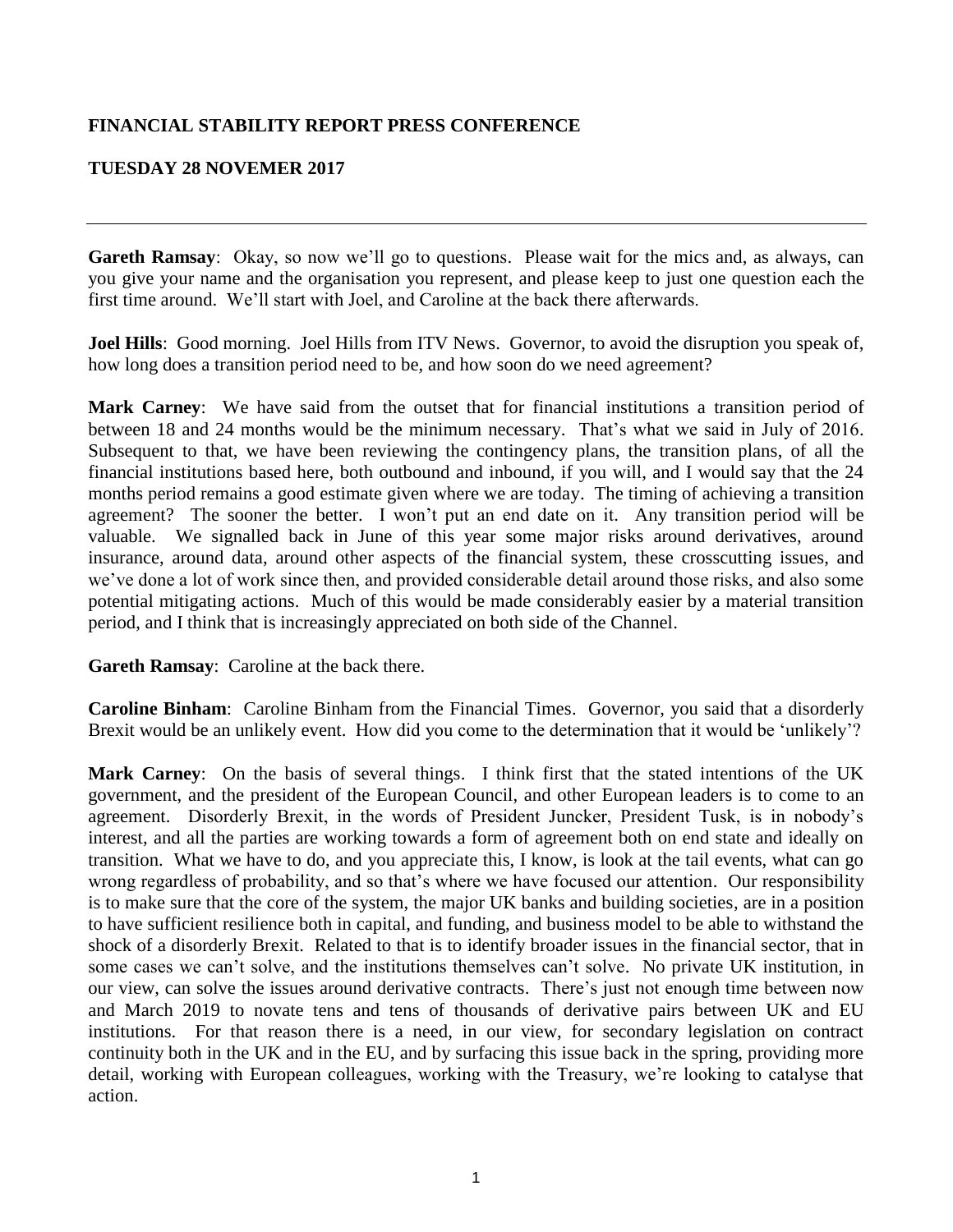I think these issues are increasingly appreciated, so the relative probability, to some extent, Caroline, from an FPC perspective, we don't worry about being too precise about it, because we focus on the tails. This is the clear tail event, and so our job is to identify the key issues and catalyse the right actions.

**Gareth Ramsay**: Okay, David here, just next to you there, and then Simon in front afterwards.

**David Goodman**: David Goodman, Bloomberg News. Governor, the report says that the UK may be vulnerable to a reduction in foreign investor appetite for UK assets. Do you see any evidence that the kindness of strangers is already starting to wane following the Brexit vote?

**Mark Carney**: I would say that one of the things, and it is detailed in the report, is that the funding of the UK current account deficit has shifted over the course of the last eighteen months or so from rundown of UK foreign assets to inflows of foreign capital, so the flows of capital are coming. That's the first point. The second is that there is some evidence of heightened risk premia in the UK, and for example, again, in the report it's detailed, the quite marked diversions between equity risk premia for UK-focused assets, so don't think FTSE 100, but think companies that have three quarters or so of their sales in the UK. The equity risk premia of those assets has gone up, where equity risk premia virtually in every other major financial equity market has gone down in recent years. We're not seeing it in the gilt market. Obviously sterling is heavily affected by the outlook, the prospects for Brexit. So it's a mixed story. The UK continues to have tremendous strength, with a degree of uncertainty about the most important driver of medium-term prosperity. I would underscore though, in terms of maintaining foreign investor interest here, from a Bank of England perspective our job is to ensure monetary and financial stability in whatever scenarios, and you build off that bedrock to continue to see foreign inflows, as we should.

**Simon Jack**: Simon Jack, BBC News. From what you've said, you've looked at a disorderly Brexit and said, 'Is it any worse than the economic stresses we're already putting on the banks.' For that to happen, you need to have compared one against the other. Can you share with us what the economic impact of a disorderly Brexit actually would be?

**Mark Carney**: It's no worse. I think that's the important point. You can look at the stress scenario here with respect to actual losses to the banks. It is not a worse scenario. Let me expand on that a bit. First, I think we have to appreciate just how severe the stress test is we ran the banks through, 4.7% fall in UK GDP. That's the peak fall in the recession. The level fall is much bigger there. The level of GDP is 7%-plus, lower than it would have been in the baseline scenario. If you take that relative to the spring of 2016, the forecasted spring of 2016, you're approaching something on the order of 10% lower level of GDP three, four years out than we had projected prior to the referendum. It's a material different track. More than doubling of unemployment at 9.5%, a very sharp increase in bank rate, to go back to David's question a moment ago, occasioned by much higher risk premia on UK assets, so gilt yields go up sharply, sterling falls by more than 25% above and beyond the fall that we've already experienced, we have to raise bank rate. So it's quite a severe recession, and a big hit, as a consequence, to banks. The £50 billion losses they make over the first two years of the stress are comparable to losses in the first two years of the financial crisis.

Now, when we look at a disorderly Brexit, we've had to look at a series of possible things that could happen, as opposed to one just economic scenario.

What we've done as a committee is we've looked at the various challenges we could face if there's no agreement. They start from moving to WTO trade rules, the tariff impacts of that. They can extend to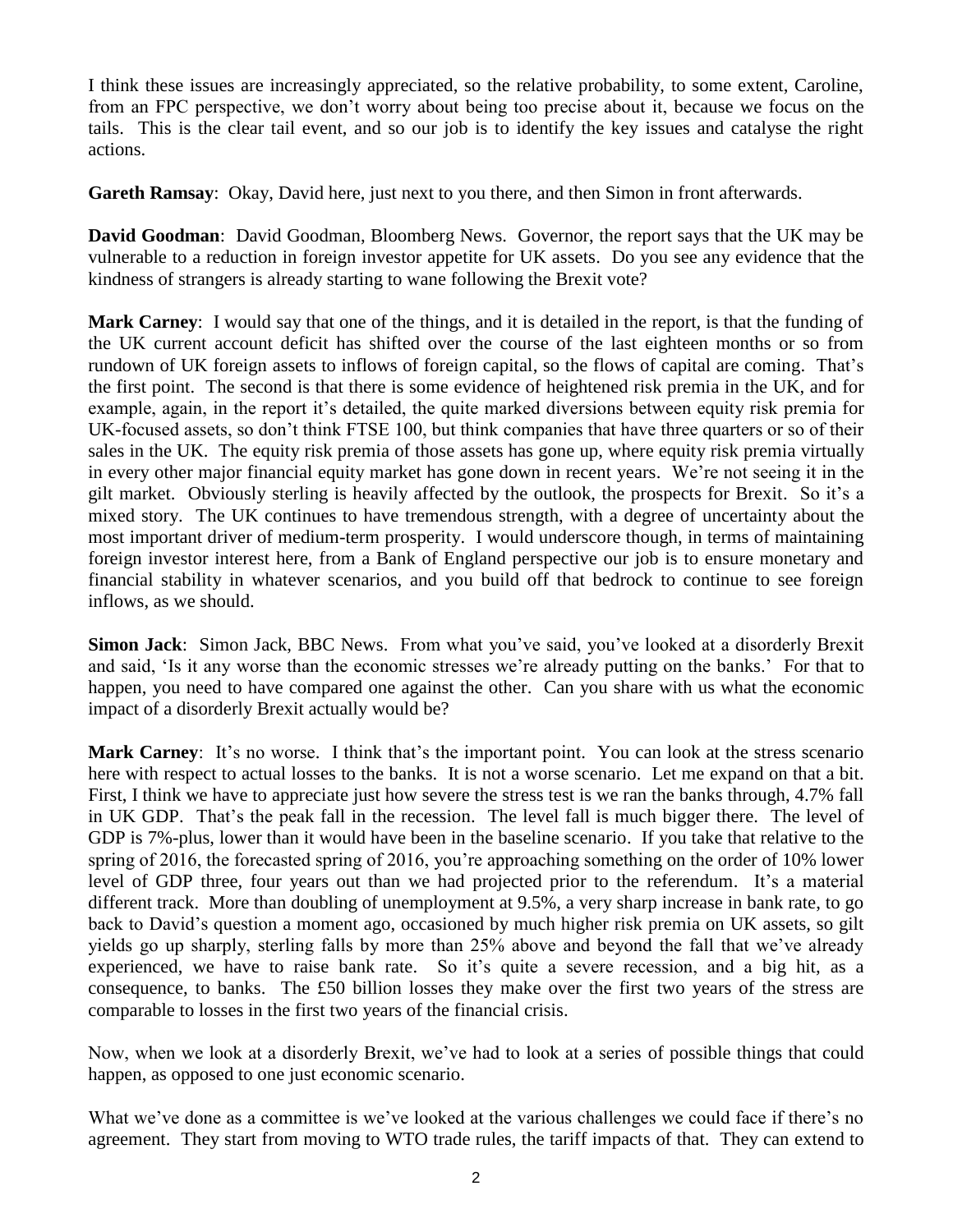loss of authorisation for various products or services, notably financial services obviously, but other services and products into the EU, which would have a bigger impact than just the tariff impact. They can go to logistical challenges, which we also looked at in terms of not just airlines but custom challenges. They can extend to some of these crosscutting issues that we just raised on derivatives, those crystallising, and so you have risk premia that happen in those markets, and also extend to a loss of financial services in the EU, because UK-based entities haven't completed the transition, don't have the authorisations into the EU, and then we get the spillback of those negatives. We've looked at those aspects and then looked at various combinations of those, and in all cases we end up inside the envelope of what's in the stress test, of the losses that are inside the stress test. I would use that as an outer bound, and that's how the FPC came to its judgement. Let's be clear, it's a big call because we will be here in March 2019 in the unlikely event that we end up in a situation without a transition deal, without an agreement, so we're putting our money where our mouth is.

We have a system, and I'll finish with this, that has tier one capital that is three times what it was headed into the crisis, where the asset quality is much higher, where the institutions have been consistently stressed against similar events. So events where you don't just have higher unemployment and a recession, and therefore asset quality problems because of that, but you have quite extreme moves in sterling, and the gilt curve, and other asset prices. You have traded risk losses, you have counterparty fails, you have a series of those events happening, and that's what the institutions have been getting ready for. It happens to put them in a better position for Brexit, but this is not a good scenario. It's a scenario we are all working to avoid, because it has some quite material economic costs even if the financial system continues to function through it.

**Gareth Ramsay**: At the front here, and then Martin at the back.

**Andrew MacAskill**: Andrew MacAskill from Reuters. This is probably best directed to Deputy Governor Sam Woods. To help banks plan for Brexit, one of the things they'll end to know is how they're regulated, so will the branches of EU banks be forced to become subsidiaries?

**Sam Woods**: We've included a comment in the report today, consistent with what we've been saying publically, that we will clarify our position on that question by the end of the year. The reason that that is an awkward decision for us is that the heart of the decision, for us as a regulator, whether you authorise an entity as a branch or a subsidiary, is the level of cooperation and engagement you have with the regulators on the other side. It is plain that Brexit negotiations are touching on all aspects of the relationship between the UK and the EU 27, and therefore it's an unusual situation where that is relevant. We do though need to make the position clear, because of the sheer volume of applications we may receive, and because of the time that we think it will take to work through an authorisation process. Our view is the imperative is to get that out by the end of the year. We've been using this period that we're in currently-, to give you a sense of it, there are 160 branches here from the EU, that's 75 banks and 85 insurance companies. We've been getting them all up to speed on what it will take to be authorised, either in branch or subsidiary form. We haven't been sitting on our hands, we've been using that time, but we do intend to move the ball forward before Christmas.

**Martin Arnold**: Martin Arnold from the FT. Mark, could you tell us about next year's stress tests, and whether you'll specifically model a scenario of a hard Brexit, of a disorderly Brexit?

**Mark Carney**: Yes, Martin, I think the short answer is, 'No,' for a couple of reasons. By the time of next year, it's a bit late if we're going to end up with hard Brexit. We have, we think, the information we need from not just this stress test but the three years prior, the crosscutting issues which we've identified, the contingency plans of outbound and inbound firms. Sam just spoke to inbound firms.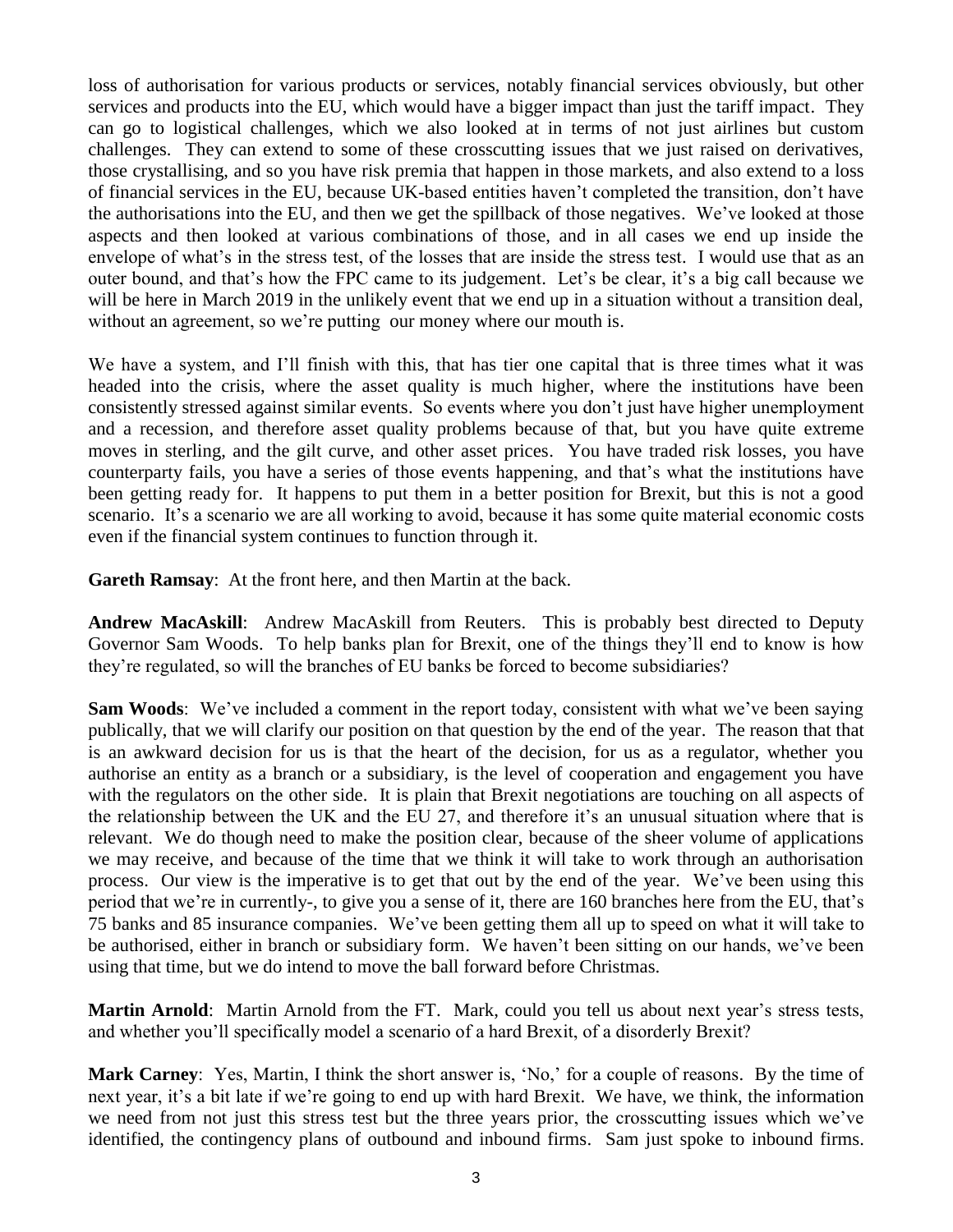We're working with the institutions on the specific issues for them, and we're putting in the public domain what we call the 'crosscutting issues' that affect everybody in the financial services. By the way, one of the crosscutting issues which I didn't add to my list relates to derivatives clearing, a series of issues around derivatives clearing, which is detailed as well in the report, the importance of authorisations there. So Martin, I would put it more in the camp of, 'We're not looking at a theoretical scenario. We're spending time, we're continuing what we've been doing to prepare for that possibility,' because I think that's what people expect both in the financial sector, but more broadly. They have lots of things to worry about if we end up in that unhappy event, which is not what we think will happen. If we end up there, we've got to use all the time to prepare for it, which is what we're doing.

**Gareth Ramsay**: Okay, we'll have James here at the front and then Harry.

**James Burton**: Good morning Governor, James Burton from the Daily Mail. The documents today talk about £30 million European insurance policies being at risk here, and they talk about European businesses being unable to access the interest swaps market in London, so it sounds like a 'no deal' Brexit would be very disruptive for the European Union as well. Could you give some colour around how disruptive that could be, and say whether or not you think regulators and politicians on the Continent realise the risks that they face?

**Mark Carney**: I think, James, that I'll have John expand a bit on this. There is an increased appreciation of these issues on the Continent. We, as you would expect, are in regular dialogue with our colleagues there, whether it's on the insurance side, the banking side, or the central bank. You've seen in recent weeks actually some of the banking authorities highlighting more clearly the issues around derivatives. We think it's important to have in the public domain, and we have talked to the insurance authorities there. These issues around insurance, they are solvable issues, but secondary (TC: 00:30:00) legislation, authorisations, those types of things take time, and they take time during a period where people are having to do a number of other things related to developing this new relationship. Just before I pass to John, I said we're spending 'all available time preparing'. That's not right. We're spending a substantial proportion of time preparing, but we're spending a lot of time trying to work out what the future cooperative arrangements would be. Apropos of what Sam was saying around authorisations of firms coming in, our predisposition is to expect that we will continue a highly cooperative relationship with Europe. Now, whether or not that is realised depends of course on what agreement is ultimately struck, but we're predisposed to expect that, and we're thinking of different ways to do that, while at the same time, as per your question, James, alerting those authorities to the issues we see that affect them. John?

**Jon Cunliffe**: Yes, I'll just say a word about clearing. Very high proportion, 80%, 90% of clearing in Euro products and interest rate swaps is done in London. Under current European legislation, European firms can only deal with clearing houses outside the European Union that have been recognised. If there is no recognition of UK clearing houses, in some cases European banks will just simply not be able to deal with UK clearing houses. In other cases they'll have to hold more capital, so a very large stock of existing contracts. Some of them take 30 years to run off. Some absent some form of agreement, given that existing contracts have to be maintained, European banks could face large capital charges, or just be unable to service their contracts. Those things are solvable. You've seen the governors mention the reports coming out of some of the European supervisory authorities. Those things are solvable on the European side. I think there's just a growing recognition that they need to be dealt with for the sake of the European counterparties.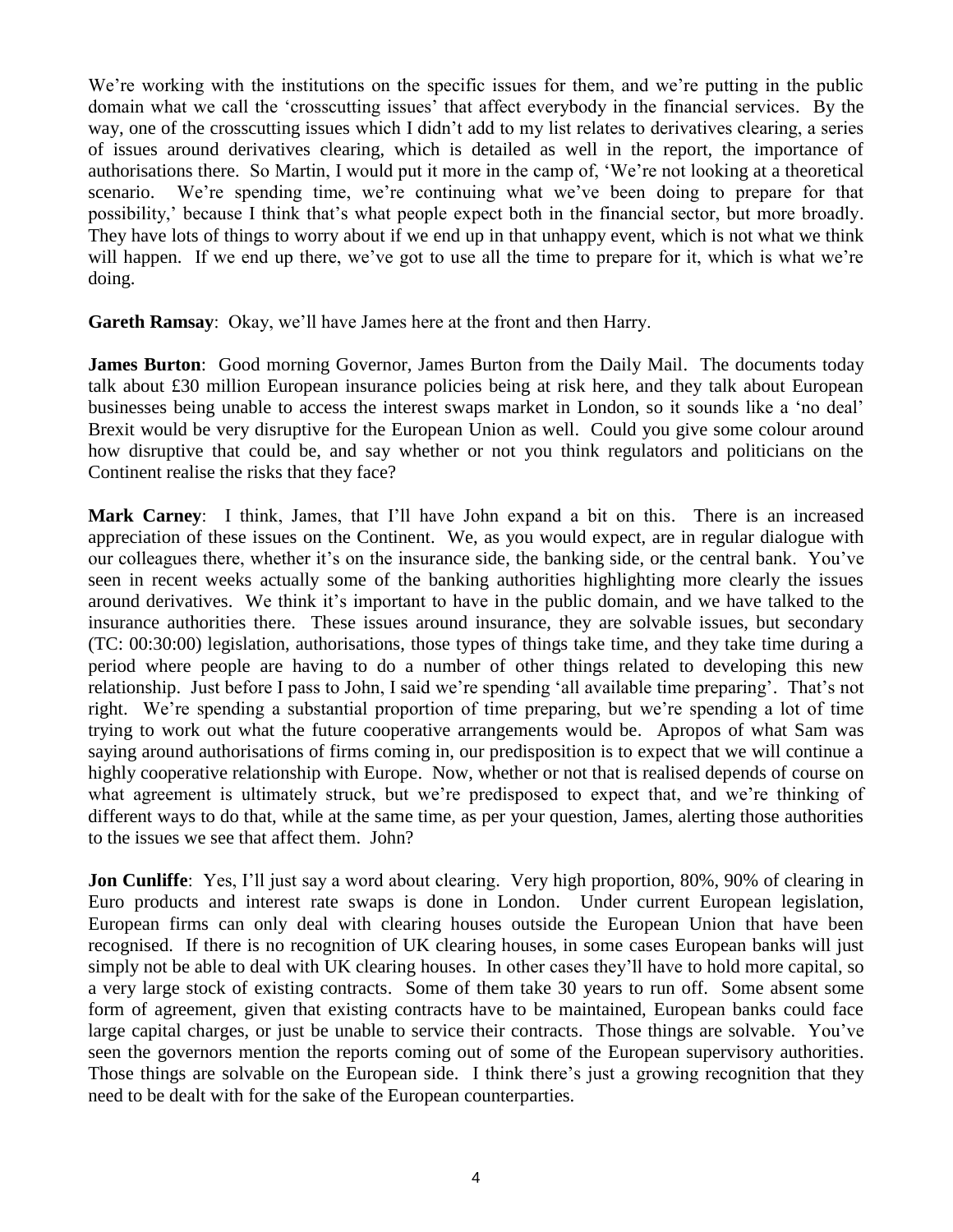**Harry Daniels**: Harry Daniels from LiveSquawk News. Who bares the biggest burden from a disorderly Brexit, the households or the banks, and what would be the reaction function of the FPC or the Bank in general to that?

**Mark Carney**: What we want is that the banks bear the biggest burden, if you will. Actually, it depends on how you define 'burden'. A disorderly Brexit would have economic consequences, in the short-term, in our view, for growth, slower growth, higher unemployment, higher inflation, lower sterling, higher interest rates, all things being equal. That's the direction, those are the broader directions. In order that those effects are not amplified, it will be necessary for the banks to draw on some of the capital buffers that they have built up over the course of the past decade. That's why buffers are there, they're there to be used in difficult times. In that respect, there's a 'burden' on the banks, but it's the banks using their capital in order to be in position to satisfy the demands of households and businesses for credit. So what we want, and we think we put the financial system in a position to do, is that people who could get mortgages prior to that event could still get mortgages, that if you have a good business idea you could still get it funded post Brexit, because the banks have the wherewithal to do so. In that regard, we're looking to minimise the impact on households. I want to be clear, what that means though is that in the event of a sharp, disorderly Brexit, there will be an economic impact on households, on businesses. There will be lost markets for a period before new markets are found, and there will be some pain associated with that.

This about dampening that, minimising it, doing what we can in terms of the financial sector, and I think the message from the FPC is that we have been very focused on this, alongside with the PRA over time. We've built up these real reserves of strength in the banking system, they're there to be used. In this unlikely event they will be used, and that will help the economy adjust as quickly as possible, and move forward from that point.

**Gareth Ramsay**: Paul at the back here and then Jill.

**Paul Davies**: Hello there, Paul Davies from the Wall Street Journal. A quick non-Brexit question for. You've got a nice section on leverage loans in here. I'm just wondering whether you have concerns about the growth and exposure to private and liquid assets more broadly, particularly among insurers and pension funds, and how shareholders and policyholders might react in times when those evaluations come under question, evaluations of those assets.

**Mark Carney**: I'll start, and then I'll pass to John. You're right, it has been a very sharp growth in the leverage loan market, outside the UK more than into the UK, to the extent to which two of our peers, if you will, as you know, have provided guidance in terms of the overall credit metrics, the debt to EBITDA of six times on leverage loans. about two thirds of the leverage loan market is now subject to such guidance. Also it happens to be roughly two thirds of the leverage loan market is dependent, if you will, or is refinanced through the CLO market, which is broadening the end investor base in a net positive way, but any time you see any significant developments like that, coupled with quite marked reductions certainly in covenants-, it's effectively totally a covenant-light market, which adds to the risk. Any times you see those types of development you get concerned. The net exposure into the UK, at least in the core of the banking system, is quite modest, a tenth or so of total capital from recollections detailed there. John, do you want to talk about the broader-,

**Jon Cunliffe**: Yes, it has been growing in the UK, but the UK's still quite a small part of the global market. I think it's about 10% of banks corporate lending in the UK, and it's about 10% of company financing, and UK companies now, if you look at their debt to profit, in as good a position as they've been since 1998. It was covered in the stress test. We stressed the leverage loans in the pipeline, and I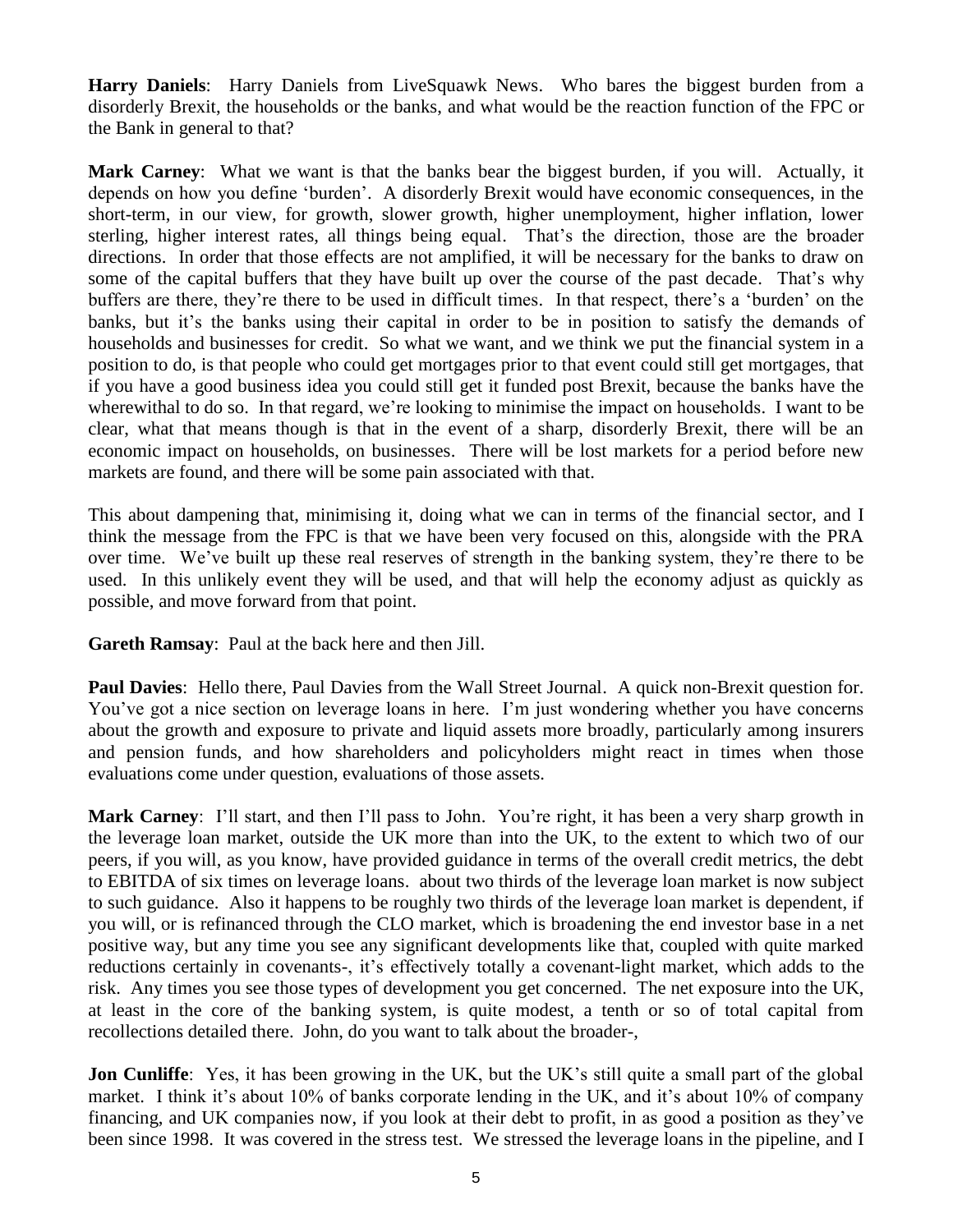think they took nearly a 20% loss rate, about £2.5 billion of losses, and corporate lending is stressed very heavily as a whole in the stress test, probably about another £50 billion worth of losses in the first couple of years, and loss rates going up to just below 10%, I think. So it's been stressed in the stress test. We've looked at it, and the UK banks have come through. None of them have needed to strengthen their capital position, but clearly it's a fast developing market, and it's a thing that we watch, but we haven't seen the need yet to follow either the US or the EU authorities.

**Gareth Ramsay**: Okay, Jill at the back.

**Jill Treanor**: Hello, it's Jill Treanor from The Guardian. I had a quick question about the mortgage market. In the financial stability review you talk about continued easing in price and non-price terms in the mortgage market, and that this could increase the number of vulnerable households in the event of rate rises and other situations. I wondered if you're concerned about what's going on in the mortgage market now?

**Mark Carney**: Let me start. The FPC has put in place, of the course of the last few years, several protections in the mortgage market, and the first is a portfolio flow restriction, so the proportion of high loan-to-income mortgages that banks and building societies can underwrite is restricted to 15% of new mortgages. What we're seeing is that the actual numbers are around 10%, so we have a restriction. The institutions are quite inside that. There is a bit of a bunching in the four to four and a half range which we're watching, but overall we have structured that, and we think it's working quite well. We've structured it in a way that it provides enough room for first time buyers, people in higher-valued markets to get into the market, but not to have a broader deterioration in underwriting standards as a consequence. The second thing is that we have institution stress for owner-occupied mortgages at 300 basis points, 3% rate above the so-called reversion rate, so we're helping to ensure that once people come off the fixed-price deals, that they're able, in a more difficult economic environment, if that's the case, to continue to service their debts. That also is working well. I think the interesting thing that comes out of the stress test, where we've had slightly greater concern, has been around buy-to-let, and the underwriting standards there. We've also put some protections in on that.

It's detailed in the pages in there, but the losses on buy-to-let are multiple, in fact they're four and a half times the losses on owner occupied mortgages in this stress. If you look at last year's stress test, which had a different rate environment, different scenarios, it was about two and a half times. That gives us a bit of a sense in terms of the relative riskiness. Just to summarise, when we look at the mortgage markets, obviously the biggest thing on most banks' balance sheets is clearly, far and away for most people who are fortunate enough to own a home, it's their biggest liability. The British people pay their mortgage, pay off their mortgage, so the risk to banks of these mortgages is actually not that high. The protections we put in place in terms of underwriting standards seem to be effective as we would expect them to be, and as a consequence people who are coming into the mortgage market are not getting themselves in a position where they're overextended in general, even against adverse environments. I don't know, Sam, if you just want to-,

**Sam Woods**: Let me just add a tiny bit. There are a couple of useful things in the report to give some colour to that. We look at it through the effect on the banks, how big the impact would be of these things going wrong. I think it's quite striking that the impairment rate that we have for mortgages across five years is 1.7%, so that is roughly £17 billion of losses out of £70 billion total that we think the UK banks would make in gross losses on UK lending, compared for instance to a five-year impairment rate of 28% for consumer credit. That gives you £29 billion, even though that is only 7% of lending. So I think the effect of all the various things we have been doing, which have been designed to avoid a disproportionately high tail of highly indebted household who could cause the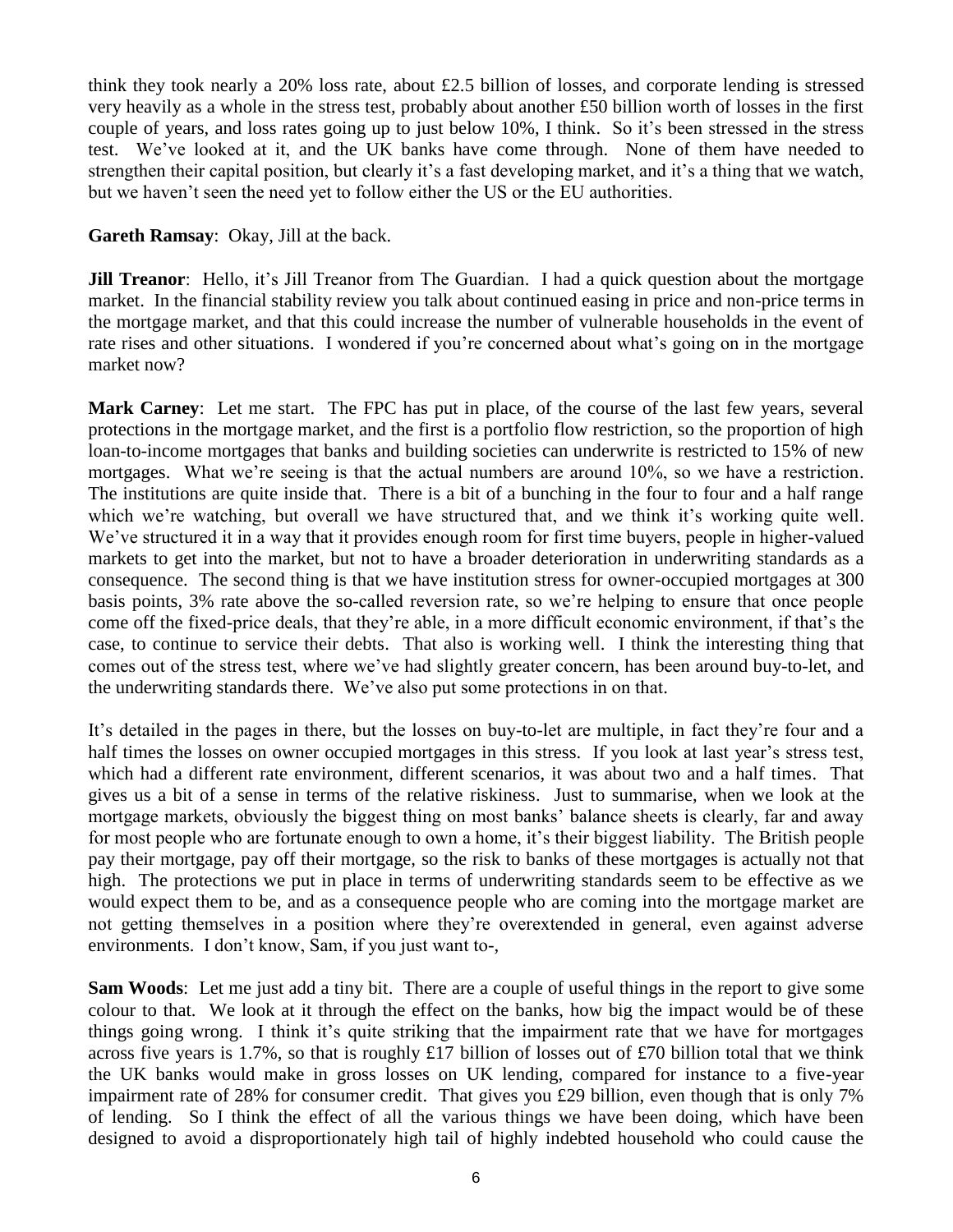banks severe losses, as well as impact the economy more directly through their reduced spending, is we are seeing the effect of those in this test with that level of impairments, despite the fact that rates are going up to 4% and unemployment's going up to 9.5%.

**Gareth Ramsay**: Okay, at the front here and then Ian at the back there.

**Anna Stewart**: Anna Stewart, CNN. Mr Carney, are banks too confident or complacent that they'll be able to use mechanisms like back-to-back trading and reverse solicitation to do business in the EU after Brexit? What's your advice to them?

**Mark Carney**: I think first off the ability of banks to employ those strategies is not solely in our gift. So to go specifically to back-to-back structures, if an institution has opened up a new subsidiary somewhere on the Continent and is putting the risk back into the London-based entity, where the capital, and the collateral, and the people, and the risk managers are, that might be a sensible, expedient short-term strategy. It's unlikely to be a sustainable strategy, unless we have what we would recommend, unless we have a negotiated agreement that permits continued access for certain wholesale activities, so it's a strategy that is very much dependent on the final deal, and in the event of, if I can use this term, a very 'narrow' agreement for financial services, it's unlikely to be a sustainable equilibrium. It's part of the reason why, and there are various estimates, and would rather not be pinned down on any precise point in the short and medium-term, there's quite difference in terms of people's estimates of how many jobs or assets would move in the short-term, versus, let's say, five years out, because those types of strategies will tend to be less sustainable.

**Iain Withers**: Hello, Ian Withers from The Telegraph. You said you might need to increase capital requirements again next year. Can you just comment on how the level of risk to the financial system compares historically, and also do you think investors will have to get used to low or no dividends in the future? Thank you.

**Mark Carney**: Two questions in that. I'll let Sam advise the banks on dividend policy, and in terms of the FPC's reconsideration of the countercyclical buffer next year. Let me say, first of all, on the risk environment, we view the overall risk environment apart from Brexit as being standard. So there are pockets of risk, consumer credit is a pocket of risk, it's been growing quite rapidly. It accounts, Sam just referenced, for more greater impairments in the stress test than the mortgage books which are substantially bigger, almost seven times bigger. There's a pocket of risk there, but in general, overall credit growth is roughly a little higher than nominal GDP, but not much. The levels of debt service, households that have high debt service, very low relative to historic averages, the same for corporate. Again, both are detailed in the reports, but it would take quite substantial increases in the overall level of interest rates before they even got back to historic averages, nothing like what's projected in the markets for passive interest rates. The overall risk-taking environment is standard, apart from Brexit. We've made the separate judgement in terms of Brexit relative to the stress test. The FPC has to consider actually, by law, every corridor, whether or not the countercyclical buffer is at the right level, so we always will be reconsidering.

The reason we flagged the reconsideration in the New Year is that in our judgement, as we've said, the banks are resilient to a disorderly Brexit. The question is, 'What if something else is likely to happen at the same time?' That's what we mean by 'evolution of the risk environment'. As we get into 2018 we have to assess risk globally, risk in terms of misconduct cost, risk in terms of elevated asset prices, and make a judgement about what the joint probability is. If you will, 'We have Brexit covered. What about these other issues, and is it possible they may crystallise in the relatively near term?' You can make your own judgement about how likely that would be, but we will definitely do the reassessment.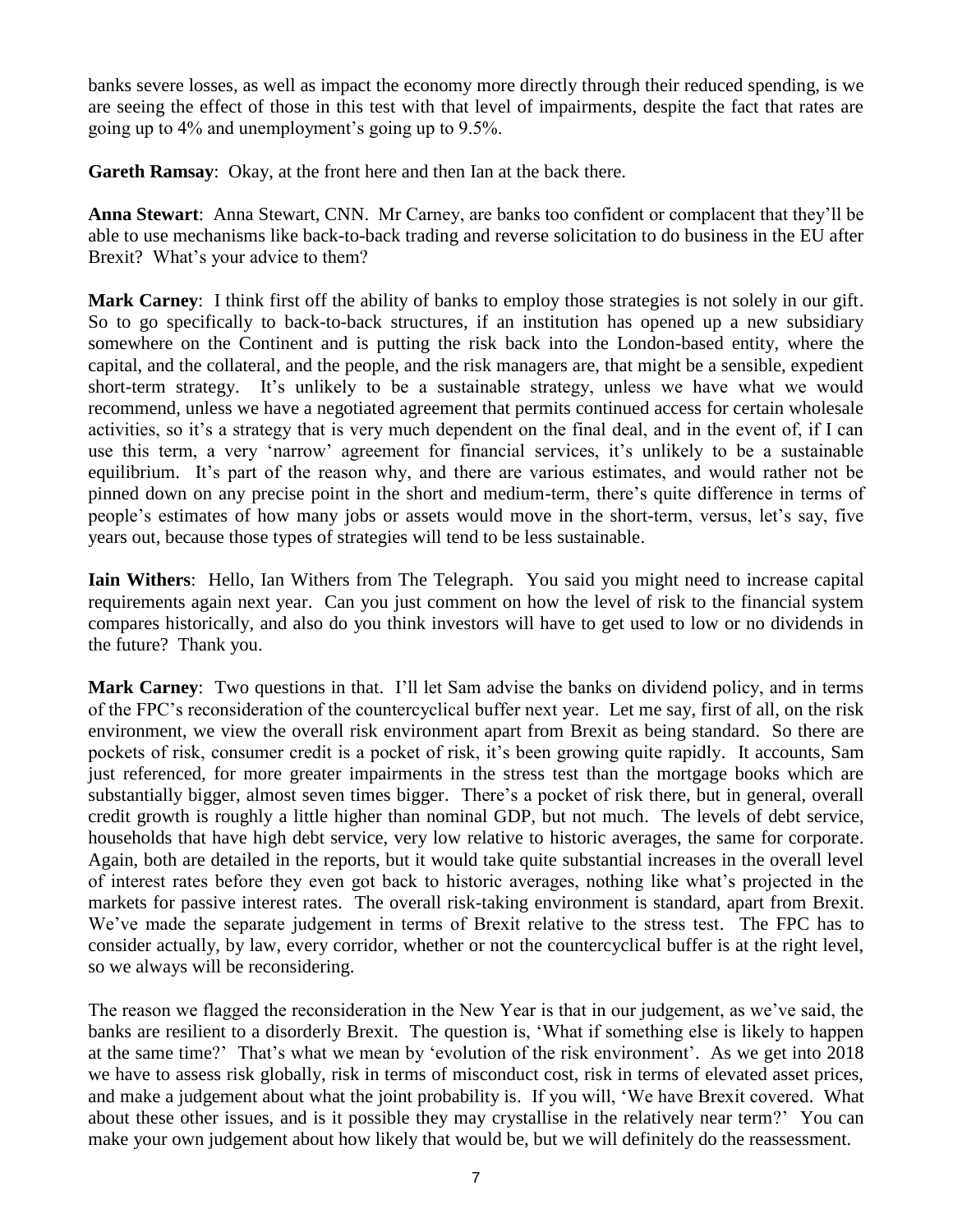**Gareth Ramsay**: Just next door, and then Katherine.

**Jasper Jolly**: Hello, Jasper Jolly from City A.M. Do you think that banks are being too complacent faced with the long-term fintech challenges, thinking that they can cut costs while preserving market share?

**Mark Carney**: I think that's the challenge to them. What's interesting in this exploratory scenario, which is detailed in the stress test document, is we asked them two questions. In some respects we set them a tough exam question. One was, 'What if interest rates stay low, we stay in a low interest rate, low-growth environment, how are you going to manage that? What do you think investors are going to demand of you in terms of return on equity, and how are you going to exceed that, and also by the way, to your question, 'Be aware that there are these bigger developments in new financial technologies in the potential competitive environment?' In some respects, they took the good from financial technology and said that will help drive down their costs and meet a lower return on equity hurdle rate than they currently have, than they're currently targeting, because their assumption is that in a lowergrowth environment, investor expectations will be lower for their returns. I'm not saying it's wrong, but our observations are twofold. One is to say it's not necessarily the case that if, collectively, the global economy is stuck in a low-growth environment, or the UK economy is in a low-growth environment, that investor expectations for return on equity will be lower.

If you have an expectation as an investor that something bad may happen, that being in a low-growth environment makes a bad outcome more likely, you actually have a higher return on equity objective, because you're insulating against that. Also if the environment as a whole is more uncertain, the hurdle rate goes up. Simple option pricing will tell you that. So it's not clear that just because there's low growth that it's a low return on equity, it's expected. That's part of the problem with being in a lowgrowth environment. You can potentially get in this trap, if you will, that's self-reinforcing. That's the first point. You can take both sides of that argument, but it at least bears consideration. The second point, directly to your question around fintech, is that the basic assumption of the banks is that the cost of acquiring new customers, or keeping their existing customers, goes down because of the application of these technologies. It's detailed a bit in the report, that actually from a consumer perspective, this environment is potentially a pretty exciting environment, because it's open banking, which starts next year. It's going to mean that it's going to be a lot easier for me to switch my accounts from one financial services provider to another.

There's a series of other developments which will reinforce that, and it's possible that at least some banks will become not front-facing to the customer, but more utilities behind the customer, that the customer, if you will, will be serviced, or the core relationship will be by a non bank that effectively plays off banks against each other for the provision of deposit or lending services. From our perspective, we're not looking to protect the banks here. From our perspective that's fine, but the banks need a different capital, liquidity and cost structure in that environment. It may be more costly to keep people, the liquidity aspects may be more volatile, people may jump in and out of different institutions, all to benefit of the end consumer, but that changes the structure, and that's the conversation, and those are some of the strategic considerations that some of the institutions might want to think through a little more generally. Jon, do you want to add something?

**Jon Cunliffe**: Just to say that in the stress we gave them some assumptions about what would happen to income from interest rates because of more competition, but there are other areas like the ability to cross-sell, like the need to retain liquidity, like the possibility of cyber which might just put up the cost of this, which also, in the round, need to be taken into account, and those are things they're going to have to think about, I think, going forward.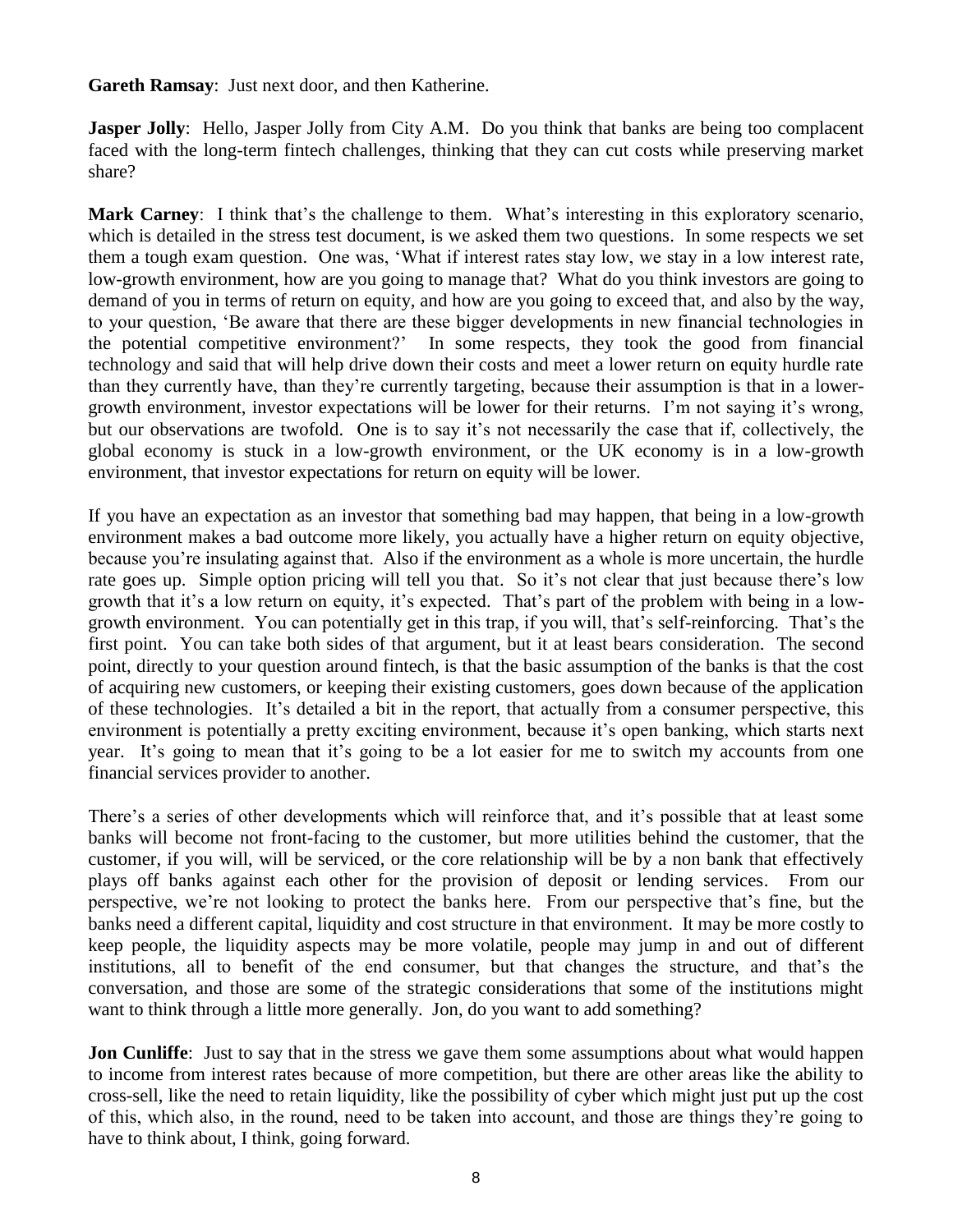**Katherine Griffiths**: Katherine Griffiths from The Times. Apologies, a very small diversion from stress testing. Given the importance of the London Stock Exchange to the City, how concerned are you about the events there at the moment, the disagreements within its board? Thanks.

**Mark Carney**: Let me say this, which is that obviously we take an interest in this. The clearing operations of London Stock Exchange Group, this is systemic infrastructure, and it's incredibly important to not just the UK, not just European, but to global derivative markets, and the stock exchange plays obviously an incredibly important role. I think Xavier Rolet, the CEO of the LSE, has made an extraordinary contribution over the course of the last nine years, I guess, as CEO. Everything comes to an end. We were apprised of the succession plan before it was announced, the agreed succession plan before it was announced. We've stayed close to the situation. In some respects I'm a bit mystified by the debate, because we knew about the succession plan, we've stayed close to the situation. I can't envision a circumstance where the CEO stays on beyond the agreed period, and so I think it's in the interest of all parties involved that clarity is provided as soon as possible.

**Gareth Ramsay**: Okay, just in front and then next door, please.

**Max Colchester**: Hello, Max Colchester from the Wall Street Journal. A question about international banks and their exposure to the UK financial system. Have you seen evidence of them cutting their exposure in the lead up to Brexit, and can you quantify this in any way?

**Mark Carney**: Do you want to speak to the EBA stuff?

**Jon Cunliffe**: If you're referring to what we saw in the EBA report that came out a few days ago, we're looking at the EBA numbers, but we haven't seen a large impact of that sort. I'd say just going back to that earlier question on the capital account, what we have seen since the beginning of 2016 is fairly substantial flows into the UK. The bulk of that's been far and direct investment, I think about £375 billion. It's been across the board, so we'll have to have a look at what the EBA have identified, but generally speaking we haven't identified something of that nature. A lot of it might just be to do with derivatives, contracts, and some of it might be to do with valuation effects, which you would expert because of the depreciation of sterling, they will have changed the numbers.

**Gareth Ramsay**: Catherine?

**Cat Contiguglia**: Hello, Cat Contiguglia from Politico. I have a question for Mr Woods. You said in testimony to lawmakers that the best way to frame a post-Brexit deal in financial services would be at a trade deal. How realistic do you think that outcome is?

**Sam Woods**: I want to echo what Mark said earlier, which is I don't think it's our job to make a central projection of where the Brexit negotiations are going to get to. It's our job to think about how we make sure the financial system is robust to an outcome in which our preferred objective, which is the one that you described, is not achieved. That's, I think, the significance of what we're saying today, that in our assessment the severity of this scenario through which we put the banks, for the purposes of the ACS, is outside what we could reasonably expect to be the severity of a scenario which would result from a disorderly Brexit, including not being able to achieve an FTA of the kind that you describe. So our focus is there, we of course hope that such an agreement can be reached, and we hope very strongly that an agreement on a transitional can be reached, but I think it's our job to worry about the downside and protect the UK financial system against the downside.